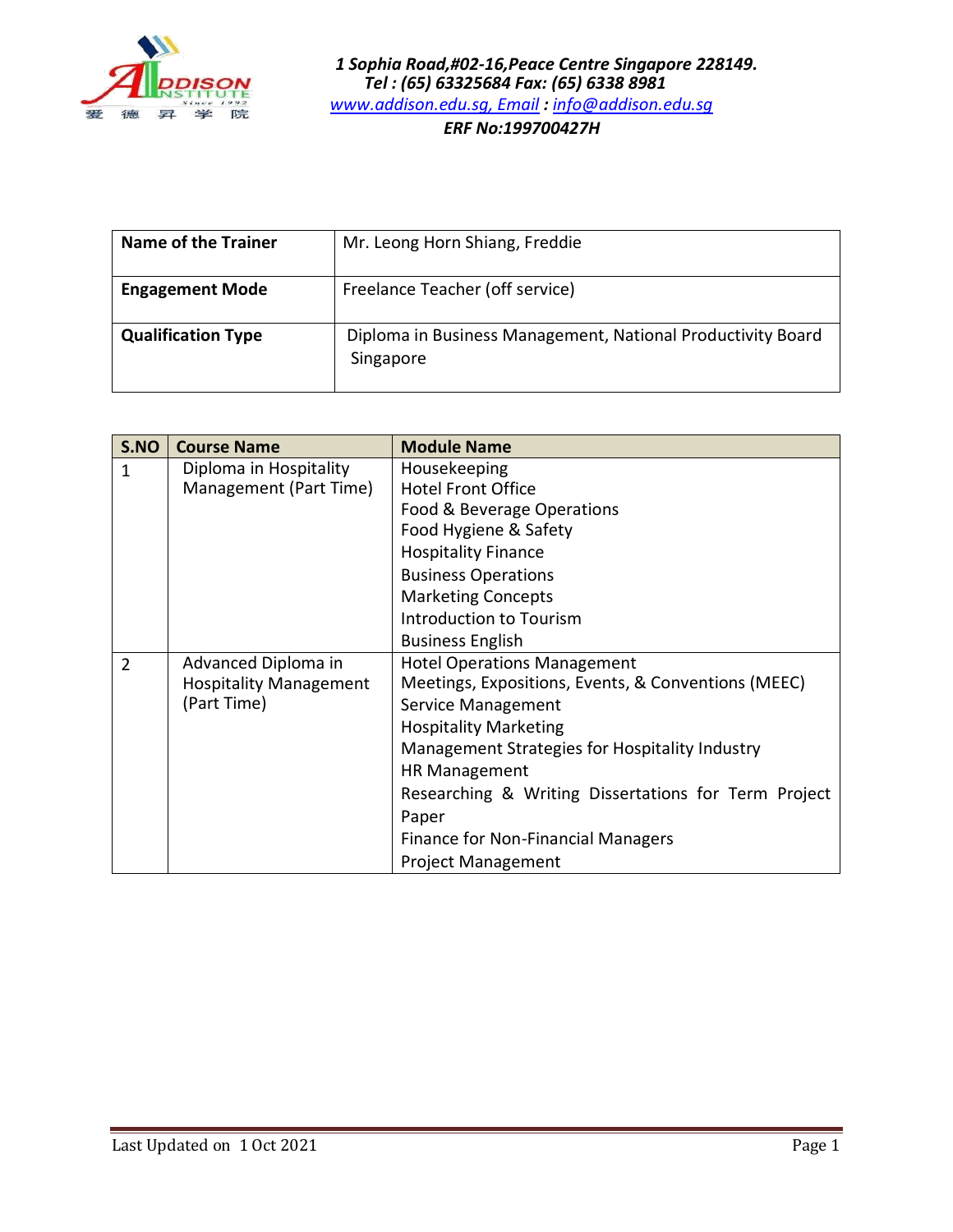

| <b>Name of the Trainer</b> | Mr. Benjamin Chow Kok Fai                                                                                                                                     |
|----------------------------|---------------------------------------------------------------------------------------------------------------------------------------------------------------|
| <b>Engagement Mode</b>     | Freelance Teacher (off service)                                                                                                                               |
| <b>Qualification Type</b>  | Diploma in Hotel Management-Swiss Hotel & Catering College-<br>Switzerland.<br>Certificate in Food & Beverage Service - City & Guilds of London<br>Institute. |

| S.NO           | <b>Course Name</b>                                                  | <b>Module Name</b>                                                                                                                           |
|----------------|---------------------------------------------------------------------|----------------------------------------------------------------------------------------------------------------------------------------------|
| 1              | Diploma in Hospitality<br>Management (Part<br>Time)                 | <b>Hotel Front Office</b><br>Food & Beverage Operations<br>Food Hygiene & Safety<br><b>Hospitality Finance</b><br><b>Business Operations</b> |
| $\overline{2}$ | Advanced Diploma in<br><b>Hospitality Management</b><br>(Part Time) | <b>Hotel Operations Management</b><br>Meetings, Expositions, Events, & Conventions (MEEC)<br><b>Hospitality Marketing</b>                    |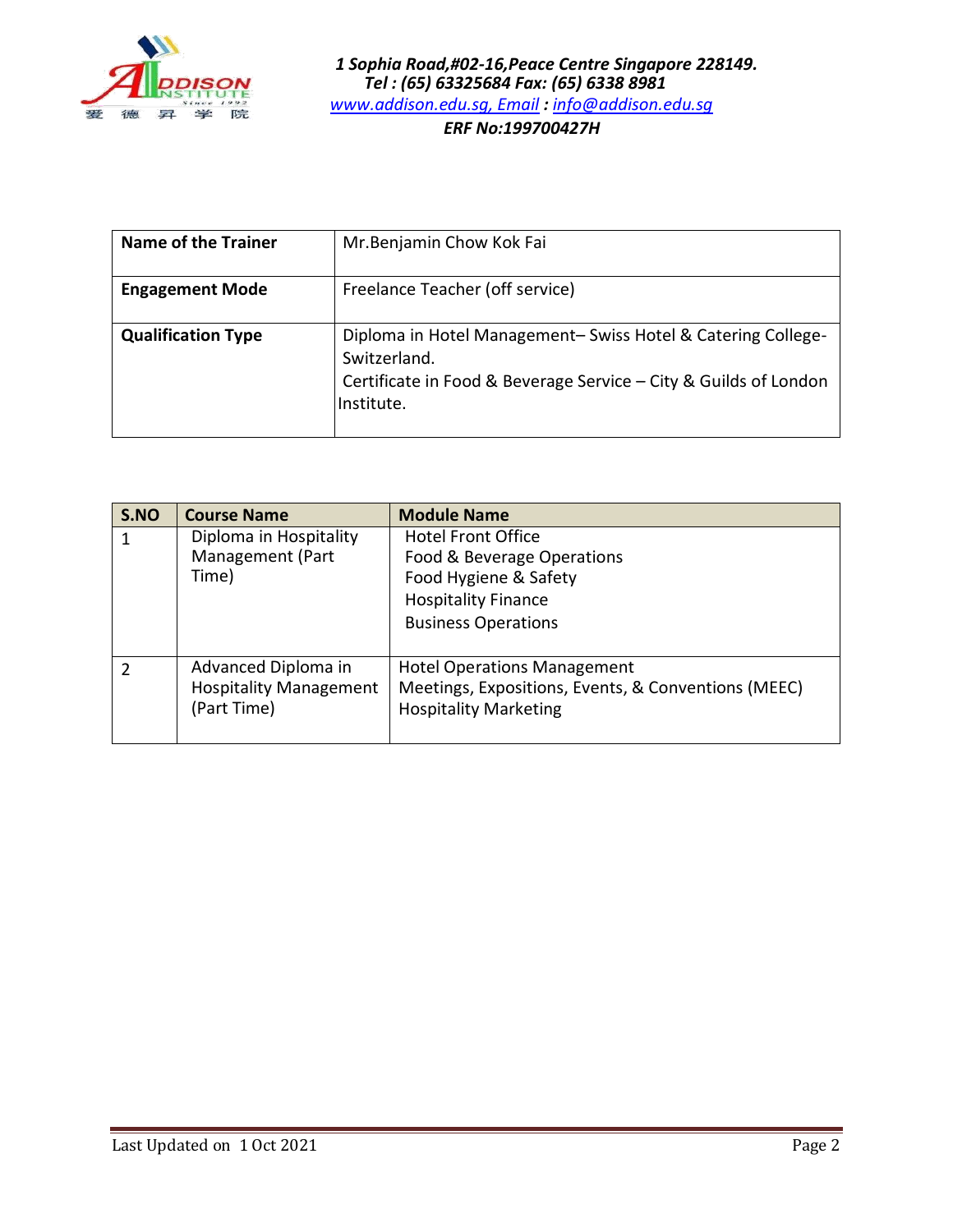

| <b>Name of the Trainer</b> | Ms.Radhika                                                                                                                                   |
|----------------------------|----------------------------------------------------------------------------------------------------------------------------------------------|
| <b>Engagement Mode</b>     | Part Time                                                                                                                                    |
| <b>Qualification Type</b>  | Master of Computer Application Bharathiyar University -India<br>WSQ Specialist Diploma in Education Quality Management (SDEQM)-<br>Singapore |

| S.NO           | <b>Course Name</b>                                                  | <b>Module Name</b>                                                                                                                                                                          |
|----------------|---------------------------------------------------------------------|---------------------------------------------------------------------------------------------------------------------------------------------------------------------------------------------|
| 1              | Diploma in Hospitality<br>Management (Part Time)                    | Interpersonal skills<br><b>Hospitality Finance</b><br><b>Business Operations</b><br><b>Business English</b>                                                                                 |
| $\overline{2}$ | Advanced Diploma in<br><b>Hospitality Management</b><br>(Part Time) | Researching & Writing Dissertations for Term Project<br>Paper<br>Ecommerce<br><b>Project Management</b><br>Service Management<br>HR management<br><b>Finance for Non-Financial Managers</b> |
| 3              | Diploma in Business<br><b>Administration (Part</b><br>Time)         | Management Information application<br><b>Business Communication</b><br><b>Principles of Management</b><br><b>Human Resource</b><br>Principles of Marketing<br>Accounting                    |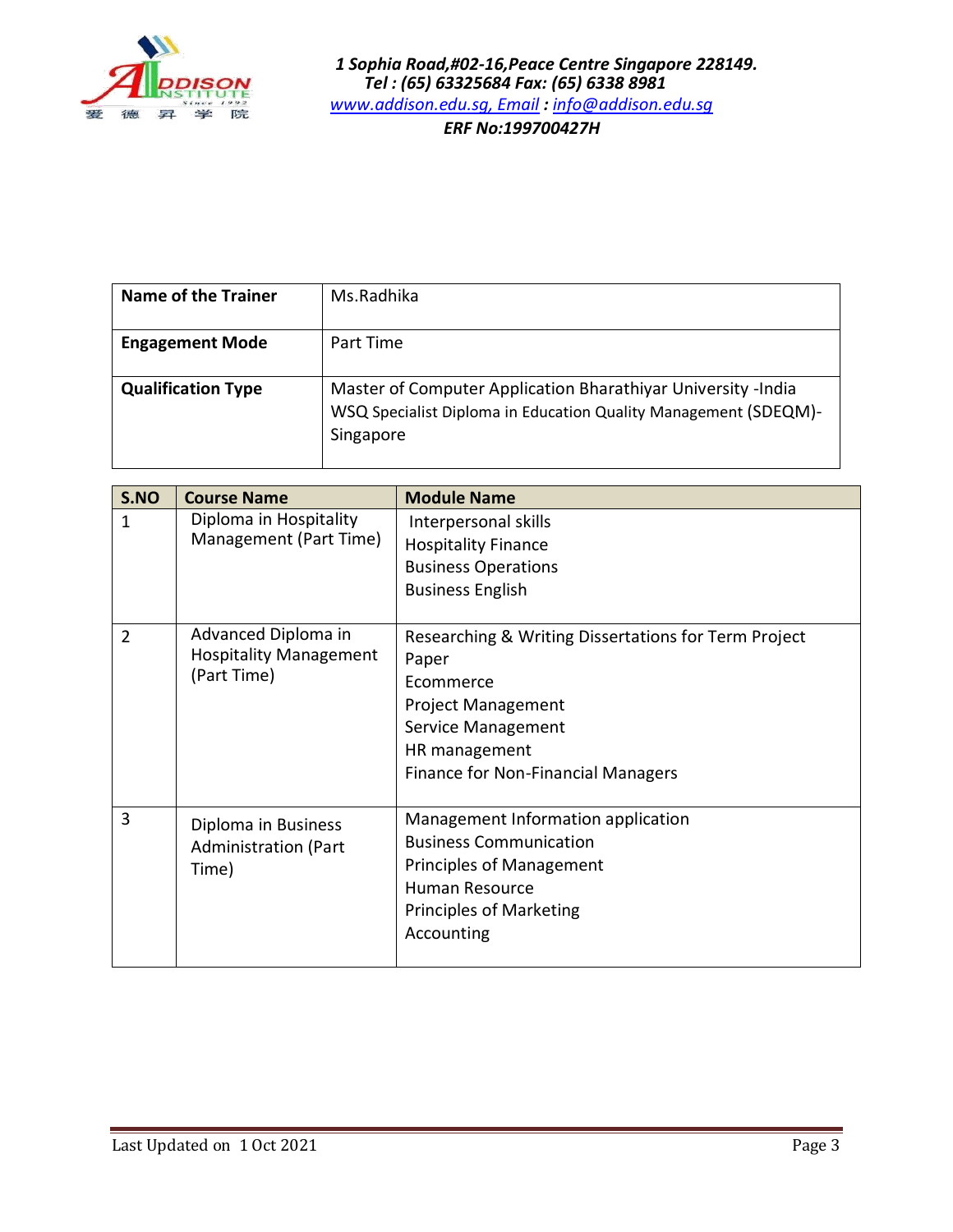

| <b>Name of the Trainer</b> | Mr.Chong Chee Song                                                                             |
|----------------------------|------------------------------------------------------------------------------------------------|
| <b>Engagement Mode</b>     | Freelance Teacher (off service)                                                                |
| <b>Qualification Type</b>  | Master of Business Administration in hospitality and Tourism,<br><b>ACTA Certified Trainer</b> |

| S.NO | <b>Course Name</b>                                              | <b>Module Name</b>                                                                                                                                                                                                                                                                                |
|------|-----------------------------------------------------------------|---------------------------------------------------------------------------------------------------------------------------------------------------------------------------------------------------------------------------------------------------------------------------------------------------|
| 1    | Diploma in Hospitality<br>Management (Part<br>Time)             | Housekeeping<br><b>Hotel Front Office</b><br>Food & Beverage Operations<br>Food Hygiene & Safety<br><b>Business Operations</b><br><b>Marketing Concepts</b><br>Introduction to Tourism<br><b>Business English</b>                                                                                 |
| 2    | Advanced Diploma in<br>Hospitality<br>Management (Part<br>Time) | <b>Hotel Operations Management</b><br>Meetings, Expositions, Events, & Conventions (MEEC)<br><b>Service Management</b><br><b>Hospitality Marketing</b><br>Management Strategies for Hospitality Industry<br><b>HR Management</b><br>Researching & Writing Dissertations for Term Project<br>Paper |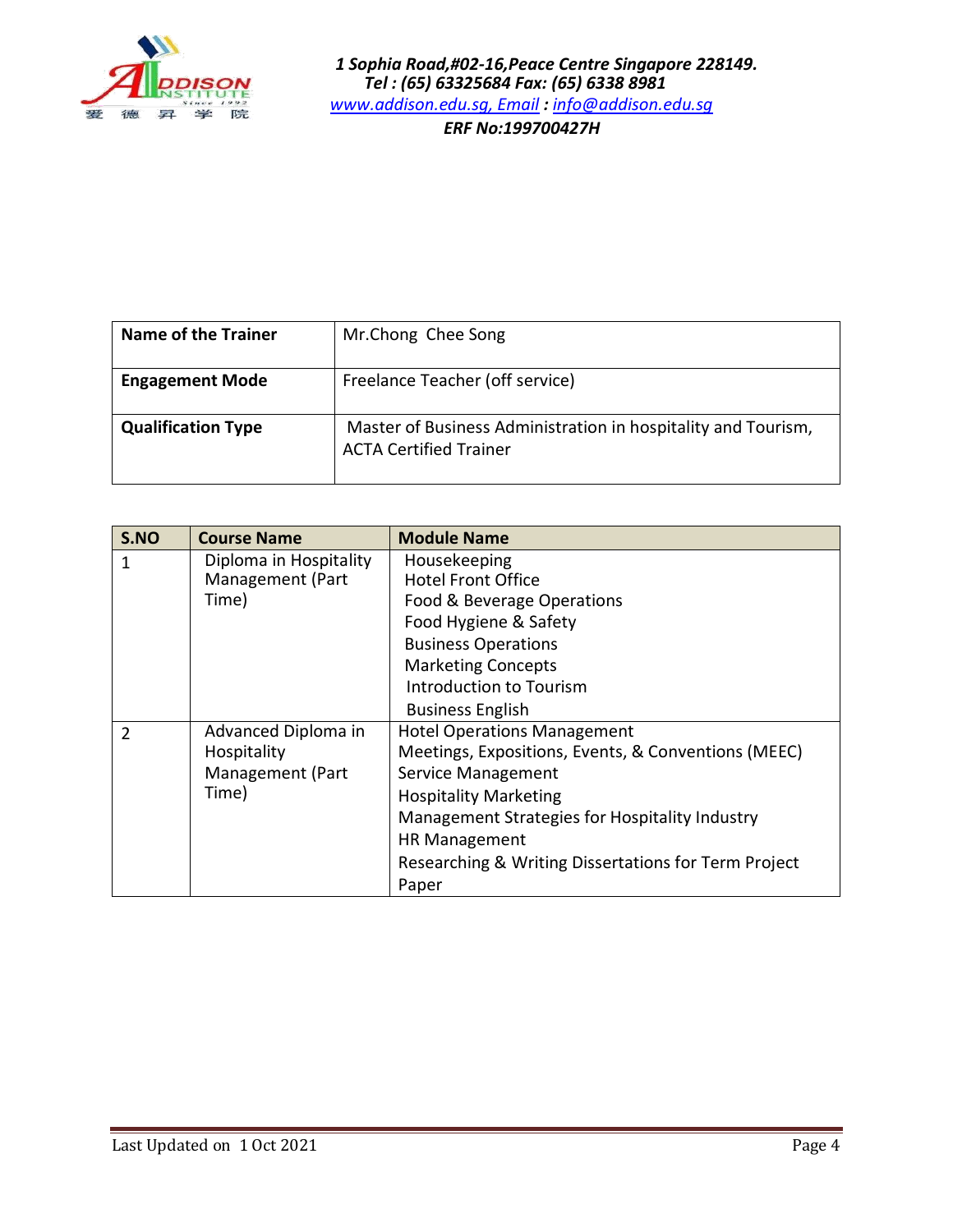

| <b>Name of the Trainer</b> | Ms.Jayanthi                                                    |
|----------------------------|----------------------------------------------------------------|
| <b>Engagement Mode</b>     | Part Time                                                      |
| <b>Qualification Type</b>  | Master of Computer Application -Bharathidasan university India |

| S.NO           | <b>Course Name</b>                                              | <b>Module Name</b>                                                                                                                                                                                                                               |
|----------------|-----------------------------------------------------------------|--------------------------------------------------------------------------------------------------------------------------------------------------------------------------------------------------------------------------------------------------|
| 1              | Advanced Diploma in<br>Hospitality<br>Management (Part<br>Time) | Ecommerce<br><b>Project Management</b><br>Meeting, Expositions, Events & Conventions (MEEC)<br>Service Management<br>HR management<br><b>Finance for Non-Financial Managers</b><br>Researching & Writing Dissertations for Term Project<br>Paper |
| $\overline{2}$ | Diploma in Business<br><b>Administration (Part</b><br>Time)     | Management Information application<br><b>Business Communication</b><br>Human Resource<br>Accounting                                                                                                                                              |
| 3              | Diploma in Hospitality<br>Management (Part<br>Time)             | Housekeeping<br><b>Hospitality Finance</b><br><b>Business Operations</b><br><b>Business English</b>                                                                                                                                              |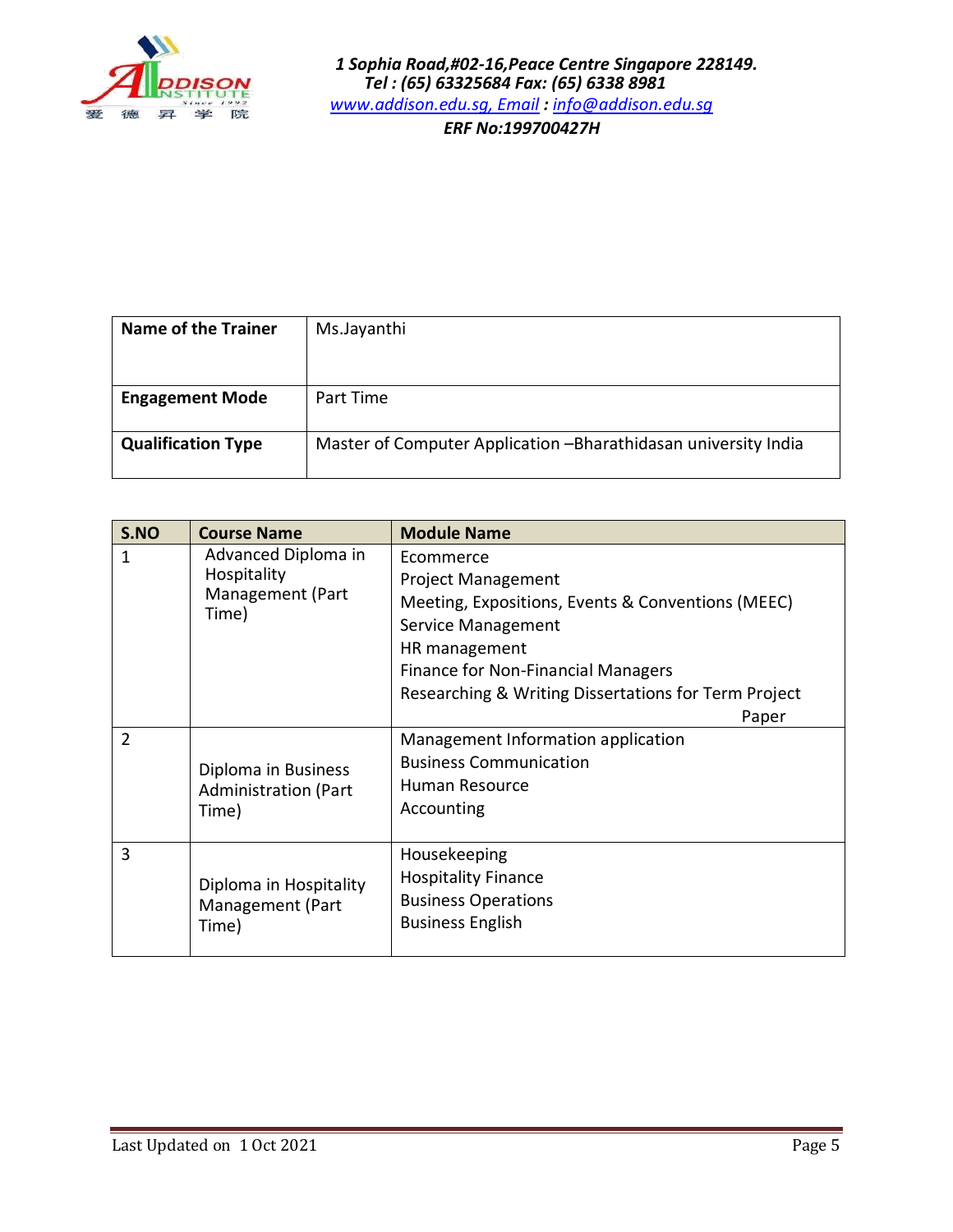

| <b>Name of Trainer</b>    | Mr. Thiam Thin Meng                                                            |
|---------------------------|--------------------------------------------------------------------------------|
| <b>Engagement Mode</b>    | Freelance Teacher (off service)                                                |
| <b>Qualification Type</b> | MBA in 1991, graduating from the University of<br>Dubuque, State of Iowa, USA. |

| S.NO | <b>Course Name</b>   | <b>Module Name</b>                 |
|------|----------------------|------------------------------------|
|      | Diploma in Business  | <b>Business Communication</b>      |
|      | Administration (Part | Accounting                         |
|      | Time)                | Management Information Application |
|      |                      | <b>Principles of Management</b>    |
|      |                      | Human Resource                     |
|      |                      | <b>Principles of Marketing</b>     |
|      |                      |                                    |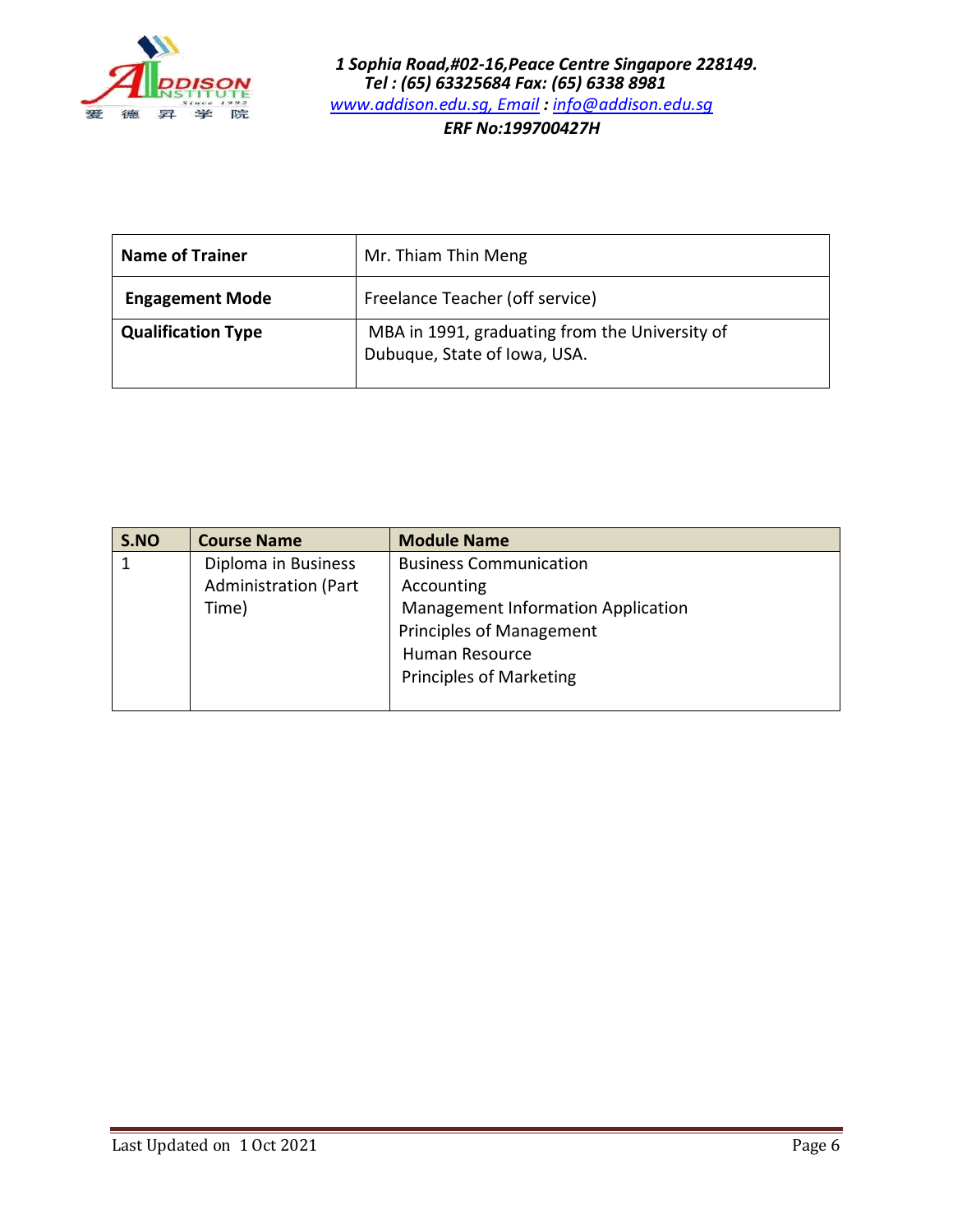

| Name of the Trainer       | Mr. Jeffrey Williams                                                                                                                                                    |
|---------------------------|-------------------------------------------------------------------------------------------------------------------------------------------------------------------------|
| <b>Engagement Mode</b>    | Part Time                                                                                                                                                               |
| <b>Qualification Type</b> | Post Graduate Diploma in Technology Management. Specialist<br>Diploma in Infocomm Technologies in 2001.<br>Degree in computer science from university of Wales in 1996. |

| <b>NO</b> | <b>Course Name</b>                                          | <b>Module Name</b>                                                                       |
|-----------|-------------------------------------------------------------|------------------------------------------------------------------------------------------|
|           |                                                             |                                                                                          |
|           | Diploma in Business<br><b>Administration (Part</b><br>Time) | <b>Business Communication</b><br>Accounting<br><b>Management Information Application</b> |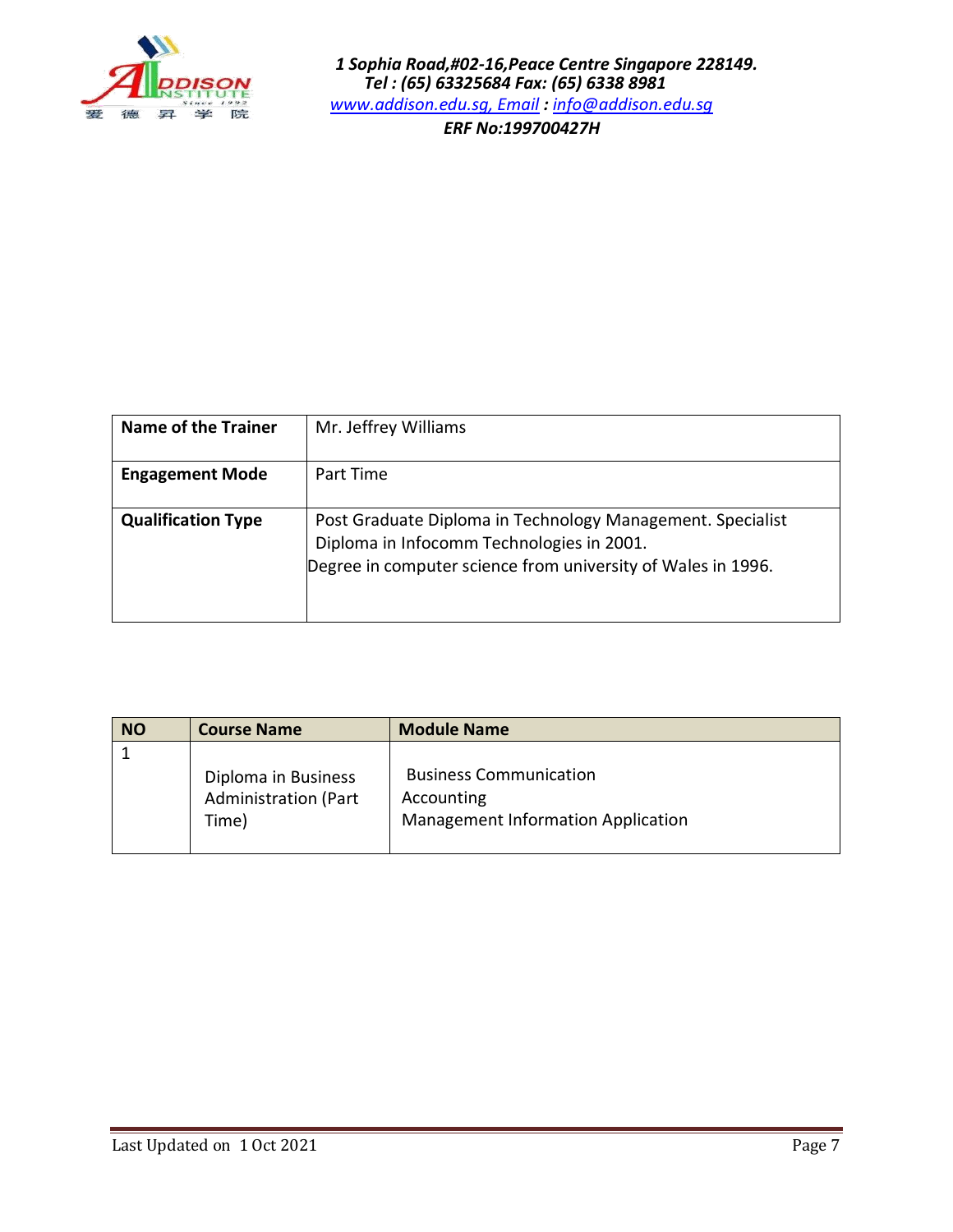

| <b>Name of the Trainer</b> | Mr. Goh Yew Choon Jason                |
|----------------------------|----------------------------------------|
| <b>Engagement Mode</b>     | Part Time                              |
| <b>Qualification Type</b>  | Bachelor (Not EDP / Distance Learning) |

| S.NO           | <b>Course Name</b>                                              | <b>Module Name</b>                                                                                                                                                                                                                                                                  |
|----------------|-----------------------------------------------------------------|-------------------------------------------------------------------------------------------------------------------------------------------------------------------------------------------------------------------------------------------------------------------------------------|
| 1              | Diploma in Hospitality<br>Management (Part<br>Time)             | Housekeeping<br><b>Hotel Front Office</b><br>Food & Beverage Operations<br>Food Hygiene & Safety<br><b>Business Operations</b><br><b>Marketing Concepts</b><br>Introduction to Tourism<br><b>Business English</b>                                                                   |
| $\overline{2}$ | Advanced Diploma in<br>Hospitality<br>Management (Part<br>Time) | <b>Hotel Operations Management</b><br>Meetings, Expositions, Events, & Conventions (MEEC)<br>Service Management<br><b>Hospitality Marketing</b><br>Management Strategies for Hospitality Industry<br>HR Management<br>Researching & Writing Dissertations for Term Project<br>Paper |
| 3              | Diploma in Business<br><b>Administration (Part</b><br>Time)     | <b>Business Communication</b><br>Accounting<br><b>Management Information Application</b><br><b>Principles of Marketing</b><br>Principles of Management<br><b>Human Resource</b>                                                                                                     |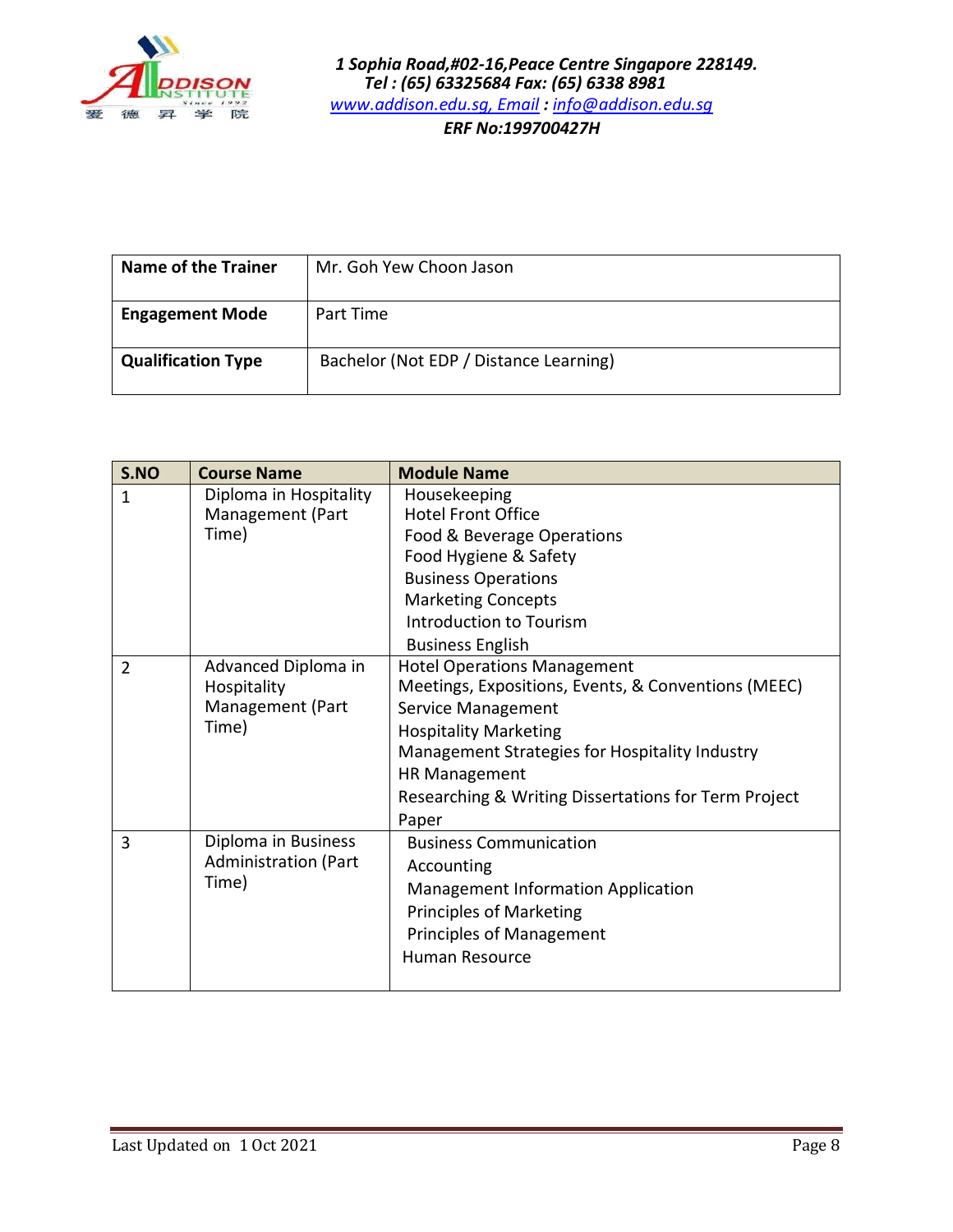

| <b>Name of the Trainer</b> | Mr. Toh Soon Hee                                                   |
|----------------------------|--------------------------------------------------------------------|
| <b>Engagement Mode</b>     | Part Time                                                          |
| <b>Qualification Type</b>  | Master's in business administration Oklahoma City University - USA |

| S.NO           | <b>Course Name</b>                                              | <b>Module Name</b>                                                                                                                                                                                                                                                                         |
|----------------|-----------------------------------------------------------------|--------------------------------------------------------------------------------------------------------------------------------------------------------------------------------------------------------------------------------------------------------------------------------------------|
| 1              | Diploma in Hospitality<br>Management (Part<br>Time)             | Housekeeping<br><b>Hotel Front Office</b><br>Food & Beverage Operations<br>Food Hygiene & Safety<br><b>Business Operations</b><br><b>Marketing Concepts</b><br>Introduction to Tourism<br><b>Business English</b>                                                                          |
| $\overline{2}$ | Advanced Diploma in<br>Hospitality<br>Management (Part<br>Time) | <b>Hotel Operations Management</b><br>Meetings, Expositions, Events, & Conventions (MEEC)<br>Service Management<br><b>Hospitality Marketing</b><br>Management Strategies for Hospitality Industry<br><b>HR Management</b><br>Researching & Writing Dissertations for Term Project<br>Paper |
| 3              | Diploma in Business<br><b>Administration (Part</b><br>Time)     | <b>Business Communication</b><br>Accounting<br><b>Principles of Marketing</b><br><b>Principles of Management</b><br><b>Human Resource</b>                                                                                                                                                  |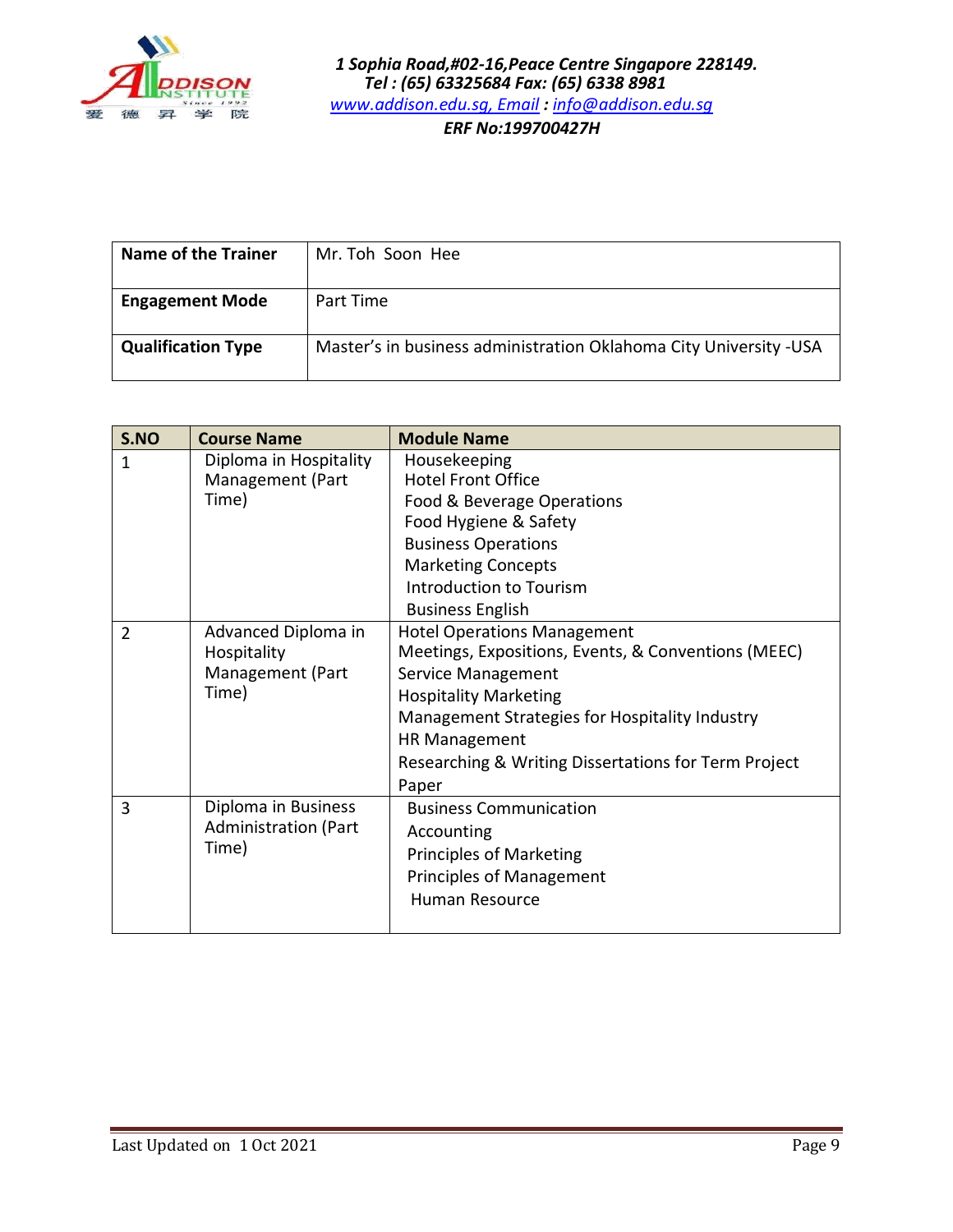

| <b>Name of the Trainer</b> | Mr. Famie David Rogers                                          |
|----------------------------|-----------------------------------------------------------------|
|                            |                                                                 |
|                            |                                                                 |
|                            |                                                                 |
| <b>Engagement Mode</b>     | Part Time                                                       |
|                            |                                                                 |
|                            |                                                                 |
|                            |                                                                 |
| <b>Qualification Type</b>  | Bachelor Business Administration in Int'l Business & Marketing, |
|                            |                                                                 |
|                            | University of Oklahoma, USA                                     |
|                            |                                                                 |
|                            |                                                                 |
|                            |                                                                 |

| S.NO           | <b>Course Name</b>                                              | <b>Module Name</b>                                                                                                                                                                                                                                                                                                                      |
|----------------|-----------------------------------------------------------------|-----------------------------------------------------------------------------------------------------------------------------------------------------------------------------------------------------------------------------------------------------------------------------------------------------------------------------------------|
| 1              | Diploma in Hospitality<br>Management (Part<br>Time)             | Housekeeping<br><b>Hotel Front Office</b><br>Food & Beverage Operations<br>Food Hygiene & Safety<br><b>Business Operations</b><br><b>Marketing Concepts</b><br>Introduction to Tourism<br><b>Business English</b>                                                                                                                       |
| $\overline{2}$ | Advanced Diploma in<br>Hospitality<br>Management (Part<br>Time) | <b>Hotel Operations Management</b><br>Meetings, Expositions, Events, & Conventions (MEEC)<br>Service Management<br><b>Hospitality Marketing</b><br>Management Strategies for Hospitality Industry<br><b>HR Management</b><br>Researching & Writing Dissertations for Term Project<br>Paper<br><b>Finance for Non Financial Managers</b> |
| 3              | Diploma in Business<br><b>Administration (Part</b><br>Time)     | <b>Business Communication</b><br>Accounting<br><b>Management Information Application</b><br><b>Principles of Marketing</b><br><b>Principles of Management</b><br><b>Human Resource</b>                                                                                                                                                  |